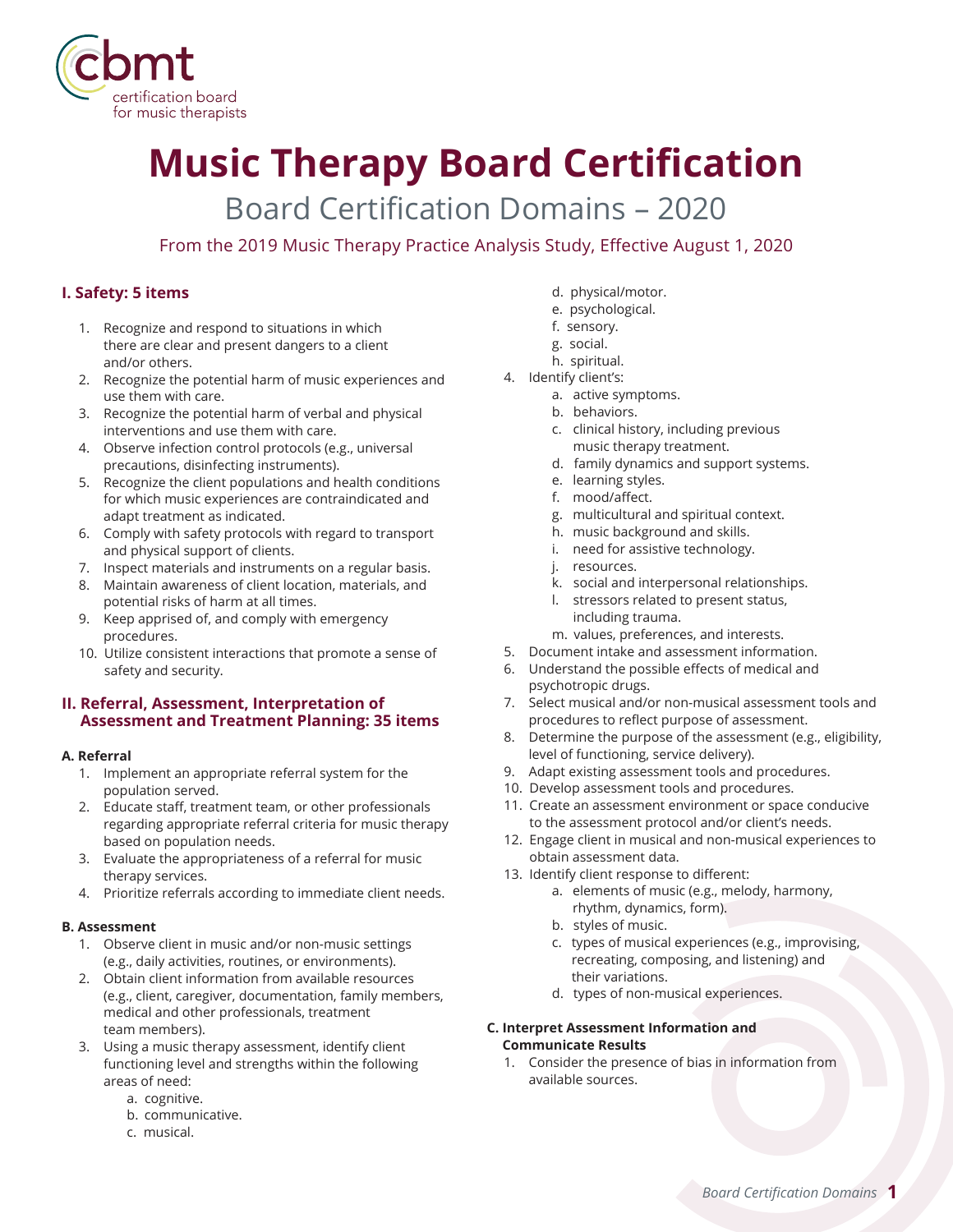- 2. Identify external factors that may impact accuracy of information gathered during assessment (e.g., dominant language, precipitating events, medications, health considerations).
- 3. Draw conclusions for recommendations based on analysis and interpretation of assessment findings.
- 4. Acknowledge therapist's bias and limitations in interpreting assessment information (e.g., cultural differences, clinical orientation).
- 5. Communicate assessment findings and recommendations in an understandable and useful manner in various formats (e.g., oral, written, audio, video, electronic recordkeeping systems).

#### **D. Treatment Planning**

- 1. Involve client in the treatment planning process, when appropriate.
- 2. Consider the following in the treatment decision-making process:
	- a. professional expertise and experience of the therapist.
	- b. research evidence of the effectiveness of the intervention.
	- c. values, preferences, and interests of clients, families, and caregivers.
- 3. Collaborate with other professionals and/or family, caregivers, and personal network to design interdisciplinary treatment programs.
- 4. Evaluate the role of music therapy within the overall therapeutic program.
- 5. Consider the frequency, intensity, duration, service delivery model (e.g., individual or group sessions) when developing a treatment plan.
- 6. Establish client goals and objectives that are:
	- a. specific.
	- b. measurable.
	- c. achievable.
	- d. realistic.
	- e. time-limited.
- 7. Determine a data collection system appropriate for the treatment goals and objectives.
- 8. Create environment or space conducive to client engagement.
- 9. Consider client's age, culture, language, music background, and preferences when designing music therapy experiences.
- 10. Design experiences to generalize goals and objectives across settings, people, subjects, behaviors, or time.
- 11. Select appropriate musical elements, repertoire, instruments and equipment consistent with treatment needs.
- 12. Select non-music materials consistent with music therapy goals and clients' learning styles (e.g., technology and interactive media, adaptive devices, visual aids).
- 13. Structure and organize music therapy experiences within each session to create therapeutic contour (e.g., transitions, pacing, sequencing, energy level, intensity).
- 14. Create and document treatment plan.
- 15. Determine exit criteria.

## **III. Treatment Implementation and Documentation: 68 items**

#### **A. Implementation**

- 1. Develop a therapeutic relationship by:
	- a. being fully present, authentic, and respectful.
	- b. building trust and rapport.
	- c. establishing roles, boundaries, and expectations.
	- d. providing ongoing acknowledgement of progress and reflection.
	- e. providing a safe and contained environment.
	- f. recognizing and managing aspects of one's own professional and personal biases, feelings, and behaviors that affect the therapeutic process (e.g., transference and countertransference).
	- g. understanding group dynamics and processes.
- 2. Provide individualized music therapy experiences to address client's:
	- a. ability to empathize.
	- b. ability to use music independently for self-care.
	- c. abuse and trauma.
	- d. activities of daily living.
	- e. adjustment to life changes or temporary or permanent changes in ability.
	- f. aesthetic sensitivity.
	- g. affect, emotions and moods.
	- h. agitation.
	- i. aggression.
	- j. anticipatory grief.
	- k. anxiety.
	- l. attention (i.e., focused, sustained, selective, alternating, divided).
	- m. auditory perception.
	- n. autonomy.
	- o. bereavement.
	- p. coping skills.
	- q. danger to self or others (e.g., suicidality, self-injurious behavior).
	- r. depression.
	- s. family dynamics.
	- t. enunciation and vocal production.
	- u. executive functions (e.g., decision making, problem solving).
	- v. functional independence.
	- w. generalization of skills.
	- x. grief and loss.
	- y. group cohesion and/or a feeling of group membership.
	- z. impulse control.
	- aa. initiation.
	- bb. interactive response.
	- cc. language skills.
	- dd. memory.
	- ee. motor skills.
	- ff. musical and other creative responses.
	- gg. neurological and cognitive function.
	- hh. on-task behavior.
	- ii. oral motor control.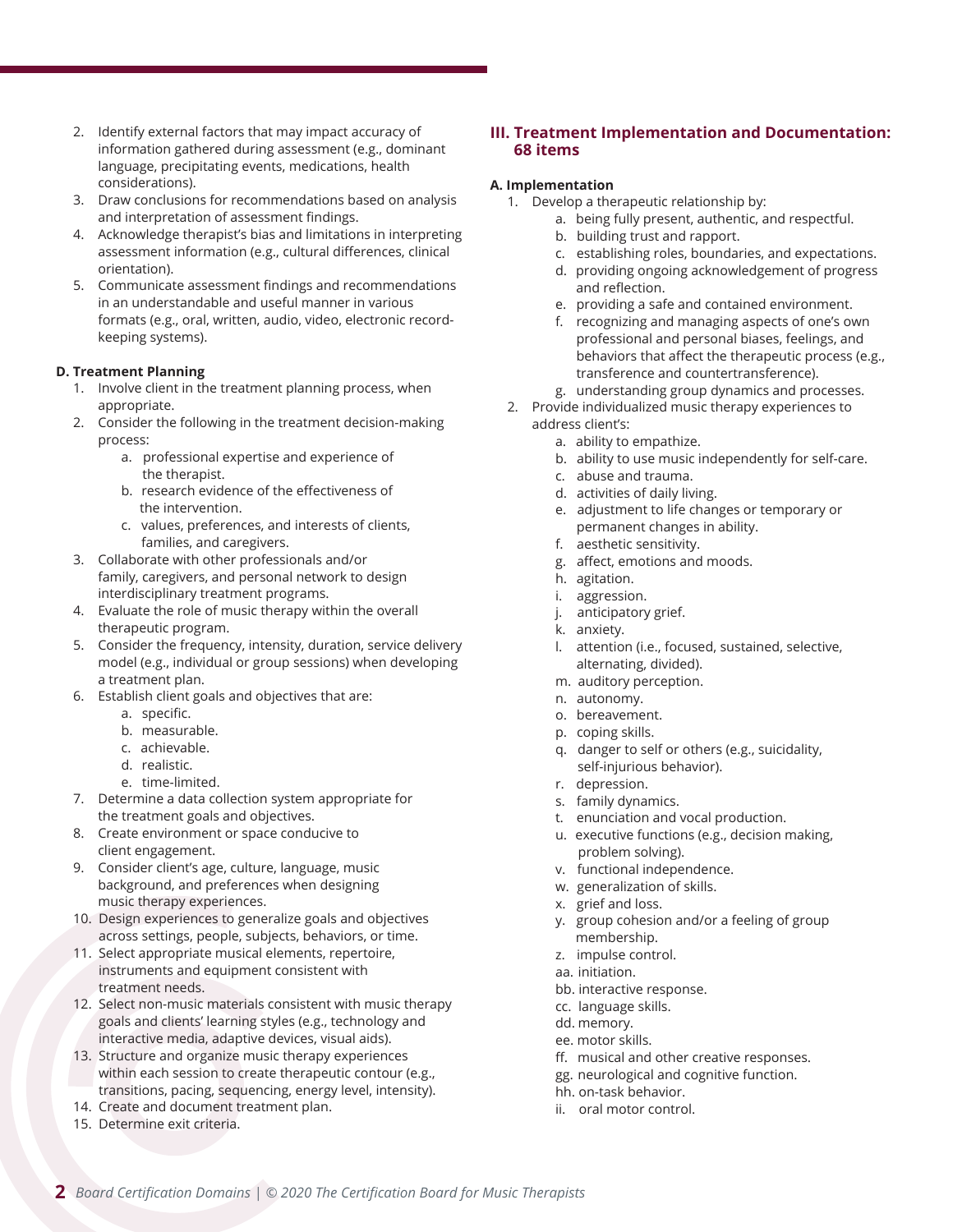- jj. pain (e.g., physical, psychological).
- kk. participation/engagement.
- ll. physiological symptoms.
- mm. quality of life.
- nn. range of motion.
- oo. reality orientation.
- pp. relaxation.
- qq. respiratory function.
- rr. responsibility for self.
- ss. self-awareness and insight.
- tt. self-esteem.
- uu. self-motivation.
- vv. sense of self with others.
- ww. sensorimotor skills.
- xx. sensory orientation (e.g., maintenance attention, vigilance).
- yy. sensory perception.
- zz. sensory processing.
- aaa. social skills and interactions.
- bbb. spirituality.
- ccc. strength and endurance.
- ddd. stress management.
- eee. support systems.
- fff. verbal and nonverbal-communication.
- ggg. wellness.
- 3. Recognize how the following theoretical frameworks inform music therapy practice:
	- a. behavioral.
	- b. biopsychosocial.
	- c. cognitive.
	- d. holistic.
	- e. humanistic/existential.
	- f. neuroscience.
	- g. psychodynamic.
- 4. Utilize the following music therapy approaches to inform clinical practice:
	- a. behavioral.
	- b. community music therapy.
	- c. culture-centered.
	- d. developmental.
	- e. health and wellness.
	- f. humanistic.
	- g. improvisational.
	- h. medical.
	- i. neurological.
	- j. psychodynamic.
- 5. To achieve therapeutic goals:
	- a. apply a variety of scales, modes, and harmonic progressions.
	- b. apply standard and alternate tunings.
	- c. apply the elements of music (e.g., melody, harmony, rhythm).
	- d. arrange, transpose, or adapt music.
	- e. compose vocal, instrumental, and digital music.
	- f. employ functional skills with:
		- 1. digital instruments.
		- 2. guitar.
		- 3. keyboard.
- 4. percussion instruments.
- 5. ukulele.
- 6. voice.
- g. improvise using instruments, voice, or movement.
- h. sight-read music.
- i. utilize a varied music repertoire (e.g., blues, pop, metal, hip-hop) from a variety of cultures and eras.
- utilize music and movement.
- k. utilize music to communicate with client.
- l. utilize song and lyric analysis.
- m. utilize songwriting.
- n. mediate interpersonal problems within the session.
- o. provide musical cues.
- p. utilize leadership and/or group management skills.
- q. utilize prompting hierarchy (i.e., verbal, gestural, model, visual, physical, auditory, or tactile). r. employ active listening.
- 
- s. employ mindfulness techniques with music. t. employ music relaxation and/or stress
- reduction techniques. u. facilitate community-building activities.
- v. facilitate generalization of therapeutic progress
- into everyday life.
- w. identify and respond to significant events.
- x. integrate current technology and interactive media.
- y. observe client responses.
- z. offer coaching to family, caregivers, and peers to maintain and support the client's therapeutic progress.
- aa. provide receptive music experiences.
- bb. share musical experience and expression with clients.
- cc. utilize adaptive materials, equipment, and assistive technology.
- dd. utilize breathwork.
- ee. utilize creativity and flexibility in meeting client's changing needs.
- ff. utilize imagery.
- gg. utilize relaxation techniques.
- hh. validate client's musical experience.

## **B. Documentation**

- 1. Monitor client's progress by using the selected data collection system.
- 2. Record client responses, progress, and outcomes in a secure manner.
- 3. Use terminology appropriate to population and setting.
- 4. Document plan for subsequent session based on data.
- 5. Provide periodic treatment reports.
- 6. Adhere to internal and external legal, regulatory, and reimbursement requirements.
- 7. Provide written documentation that demonstrates evidence-based outcomes related to addressed goals/ interventions.